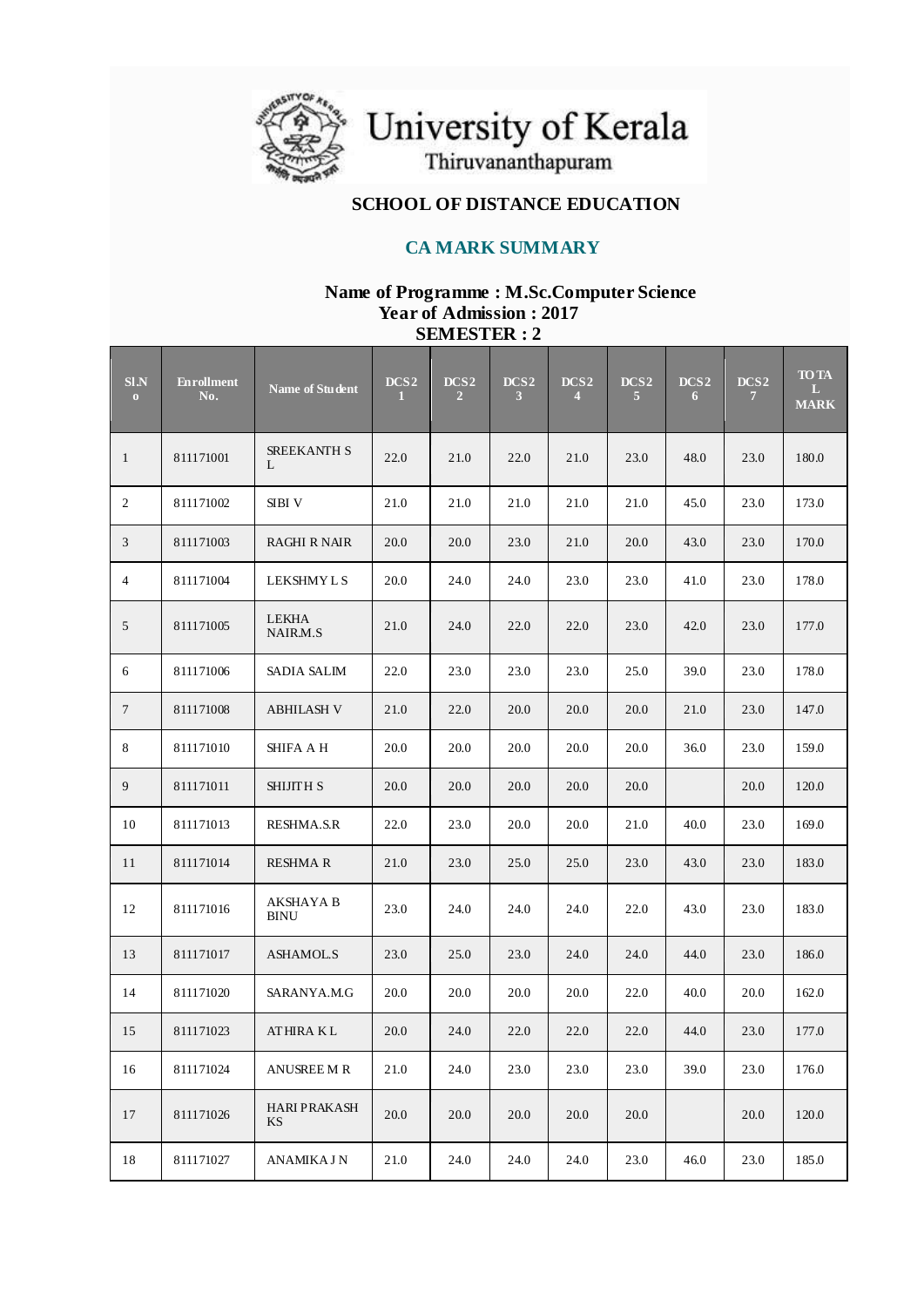| 19 | 811171028 | ATHIRA V A                      | 21.0     | 24.0     | 25.0     | 20.0     | 24.0 | 42.0 | 23.0     | 179.0 |
|----|-----------|---------------------------------|----------|----------|----------|----------|------|------|----------|-------|
| 20 | 811171029 | <b>APARNA RK</b>                | 20.0     | 20.0     | 20.0     | 20.0     | 20.0 | 35.0 | 20.0     | 155.0 |
| 21 | 811171032 | <b>SUJITHM</b>                  | 20.0     | 20.0     | 20.0     | 20.0     | 20.0 | 14.0 | 20.0     | 134.0 |
| 22 | 811171034 | <b>RESHMA.S.S</b>               | 20.0     | 20.0     | 23.0     | 23.0     | 23.0 | 41.0 | 23.0     | 173.0 |
| 23 | 811171035 | <b>EBIXON</b><br><b>EXPEDIT</b> | 20.0     | 22.0     | 20.0     | 20.0     | 20.0 | 45.0 | 23.0     | 170.0 |
| 24 | 811171036 | <b>RAHULV</b>                   | 20.0     | 20.0     | 20.0     | 20.0     | 20.0 | 43.0 | 23.0     | 166.0 |
| 25 | 811171037 | <b>KEERTHIS</b>                 | 22.0     | 24.0     | 20.0     | 20.0     | 24.0 | 41.0 | 23.0     | 174.0 |
| 26 | 811171038 | AKSHAY M R                      | 22.0     | 20.0     | 20.0     | 20.0     | 20.0 | 43.0 | 23.0     | 168.0 |
| 27 | 811171039 | <b>SAIRA H</b>                  | 20.0     | 20.0     | 20.0     | 21.0     | 20.0 | 41.0 | 23.0     | 165.0 |
| 28 | 811171040 | RADHIKA RAJU                    | 21.0     | 25.0     | 21.0     | 22.0     | 23.0 | 39.0 | 23.0     | 174.0 |
| 29 | 811171041 | <b>ARUNPRIYA S</b><br>G         | 24.0     | 24.0     | 24.0     | 22.0     | 20.0 | 41.0 | 23.0     | 178.0 |
| 30 | 811171042 | AMRITHA.C.NA<br>IR              | 24.0     | 24.0     | 25.0     | 24.0     | 20.0 | 45.0 | 23.0     | 185.0 |
| 31 | 811171044 | <b>AKHIL G</b>                  | 20.0     | 20.0     | 20.0     | 20.0     | 20.0 | 41.0 | 23.0     | 164.0 |
| 32 | 811171045 | ADARSH R                        | 20.0     | 20.0     | 20.0     | 20.0     | 20.0 |      | 20.0     | 120.0 |
| 33 | 811171046 | <b>SREELEKSHMY</b><br>GT        | 21.0     | 24.0     | 25.0     | 25.0     | 23.0 | 44.0 | 23.0     | 185.0 |
| 34 | 811171047 | <b>HRIDYA</b><br>KRISHNAN P R   | 20.0     | 22.0     | 22.0     | 23.0     | 21.0 | 44.0 | 23.0     | 175.0 |
| 35 | 811171048 | <b>KANNAN S</b>                 | $20.0\,$ | $20.0\,$ | $20.0\,$ | $20.0\,$ | 20.0 |      | $23.0\,$ | 123.0 |
| 36 | 811171049 | <b>BIJILAS</b>                  | 21.0     | 21.0     | 24.0     | 22.0     | 21.0 | 45.0 | 23.0     | 177.0 |
| 37 | 811171050 | <b>MUKESH S</b>                 | 20.0     | 20.0     | 20.0     | 20.0     | 20.0 | 43.0 | 23.0     | 166.0 |
| 38 | 811171052 | <b>SALINI</b><br><b>ASHOKAN</b> | 20.0     | 20.0     | 22.0     | 22.0     | 22.0 | 44.0 | 23.0     | 173.0 |
| 39 | 811171053 | <b>ESTHER</b><br><b>DANIEL</b>  | 22.0     | 24.0     | 20.0     | 20.0     | 20.0 | 44.0 | 23.0     | 173.0 |
| 40 | 811171054 | <b>ATHIRA S</b><br><b>KUMAR</b> | 21.0     | 23.0     | 23.0     | 24.0     | 24.0 | 46.0 | 23.0     | 184.0 |
| 41 | 811171055 | NITHIN SUNIL                    | 20.0     | 21.0     | 20.0     | 20.0     | 20.0 | 45.0 | 23.0     | 169.0 |
| 42 | 811171056 | <b>AISWARYADY</b>               | 20.0     | 20.0     | 20.0     | 20.0     | 20.0 | 41.0 | 23.0     | 164.0 |
| 43 | 811171057 | AMAL DEVHS                      | 20.0     | 20.0     | 20.0     | 20.0     | 20.0 | 43.0 | 23.0     | 166.0 |
| 44 | 811171059 | <b>LIJIRAJ M</b>                | 23.0     | 23.0     | 23.0     | 23.0     | 24.0 | 45.0 | 23.0     | 184.0 |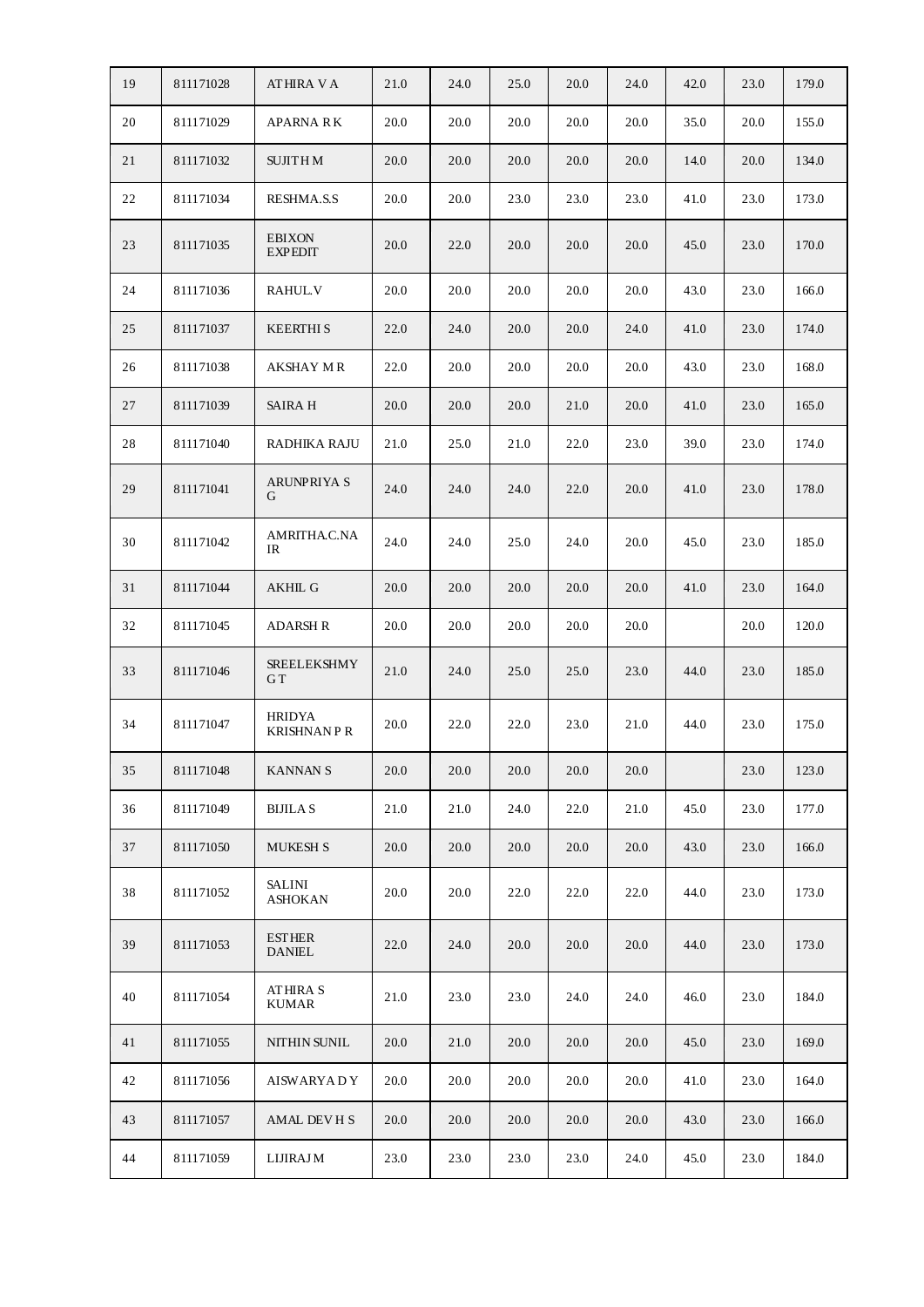| 45 | 811171062 | <b>SANTHOSH S</b>                 | 21.0 | 23.0 | 21.0 | 21.0 | 24.0 | 44.0 | 23.0 | 177.0 |
|----|-----------|-----------------------------------|------|------|------|------|------|------|------|-------|
| 46 | 811171063 | ANNIE D<br><b>COSTA</b>           | 20.0 | 20.0 | 20.0 | 20.0 | 20.0 | 43.0 | 23.0 | 166.0 |
| 47 | 811171066 | <b>AISWARYAU</b>                  | 20.0 | 24.0 | 20.0 | 20.0 | 20.0 | 39.0 | 23.0 | 166.0 |
| 48 | 811171067 | <b>REMYA SASI</b>                 | 20.0 | 20.0 | 20.0 | 20.0 | 20.0 | 23.0 | 20.0 | 143.0 |
| 49 | 811171068 | <b>SEECKOD</b>                    | 20.0 | 20.0 | 20.0 | 20.0 | 20.0 |      | 20.0 | 120.0 |
| 50 | 811171069 | LALJI M                           | 20.0 | 20.0 | 20.0 | 20.0 | 20.0 |      | 20.0 | 120.0 |
| 51 | 811171070 | <b>APARNA A</b>                   | 21.0 | 23.0 | 20.0 | 20.0 | 23.0 | 41.0 | 23.0 | 171.0 |
| 52 | 811171071 | <b>KRISHNA</b><br>PRASAD SP       | 20.0 | 20.0 | 20.0 | 20.0 | 20.0 |      | 20.0 | 120.0 |
| 53 | 811171072 | <b>MANUS NAIR</b>                 | 22.0 | 23.0 | 22.0 | 22.0 | 23.0 | 47.0 | 23.0 | 182.0 |
| 54 | 811171073 | <b>MIDHUNAS</b>                   | 20.0 | 20.0 | 20.0 | 20.0 | 20.0 |      | 20.0 | 120.0 |
| 55 | 811171074 | <b>MIDHUN RAJ R</b>               | 20.0 | 20.0 | 20.0 | 20.0 | 20.0 | 35.0 | 20.0 | 155.0 |
| 56 | 811171075 | <b>APARNA</b><br>VIJAYAN V S      | 21.0 | 24.0 | 20.0 | 20.0 | 20.0 | 39.0 | 23.0 | 167.0 |
| 57 | 811171076 | <b>ASWATHY</b><br><b>FRANCISS</b> | 21.0 | 24.0 | 24.0 | 22.0 | 23.0 | 42.0 | 23.0 | 179.0 |
| 58 | 811171077 | <b>HELEN S A</b>                  | 22.0 | 23.0 | 24.0 | 24.0 | 20.0 | 45.0 | 23.0 | 181.0 |
| 59 | 811171078 | <b>SHERIN R</b>                   | 21.0 | 23.0 | 21.0 | 20.0 | 20.0 | 43.0 | 23.0 | 171.0 |
| 60 | 811171079 | <b>ATHULYA</b><br><b>SURESH</b>   | 21.0 | 23.0 | 23.0 | 24.0 | 24.0 | 38.0 | 23.0 | 176.0 |
| 61 | 811171081 | <b>JAYALAKSHMI</b><br>JL          | 23.0 | 20.0 | 23.0 | 22.0 | 20.0 | 45.0 | 23.0 | 176.0 |
| 62 | 811171082 | ARYA A                            | 23.0 | 23.0 | 24.0 | 23.0 | 24.0 | 43.0 | 23.0 | 183.0 |
| 63 | 811171084 | <b>PRAJITHA</b><br><b>VIJAYAN</b> | 23.0 | 24.0 | 24.0 | 25.0 | 25.0 | 44.0 | 23.0 | 188.0 |
| 64 | 811171085 | <b>VICKNESWARA</b><br>N.G         | 24.0 | 23.0 | 24.0 | 25.0 | 23.0 | 48.0 | 23.0 | 190.0 |
| 65 | 811171087 | <b>VINITHA</b><br>KUMARI V S      | 20.0 | 20.0 | 20.0 | 20.0 | 20.0 | 37.0 | 20.0 | 157.0 |
| 66 | 811171090 | NISHA.M.R                         | 21.0 | 20.0 | 22.0 | 23.0 | 23.0 | 42.0 | 23.0 | 174.0 |
| 67 | 811171091 | <b>SIJIMOL VS</b>                 | 24.0 | 24.0 | 24.0 | 24.0 | 22.0 | 43.0 | 23.0 | 184.0 |
| 68 | 811171094 | SONU JOSE ML                      | 22.0 | 23.0 | 23.0 | 23.0 | 22.0 | 45.0 | 23.0 | 181.0 |
| 69 | 811171096 | DEVI PRIYA M<br>U                 | 21.0 | 22.0 | 20.0 | 20.0 | 22.0 | 38.0 | 23.0 | 166.0 |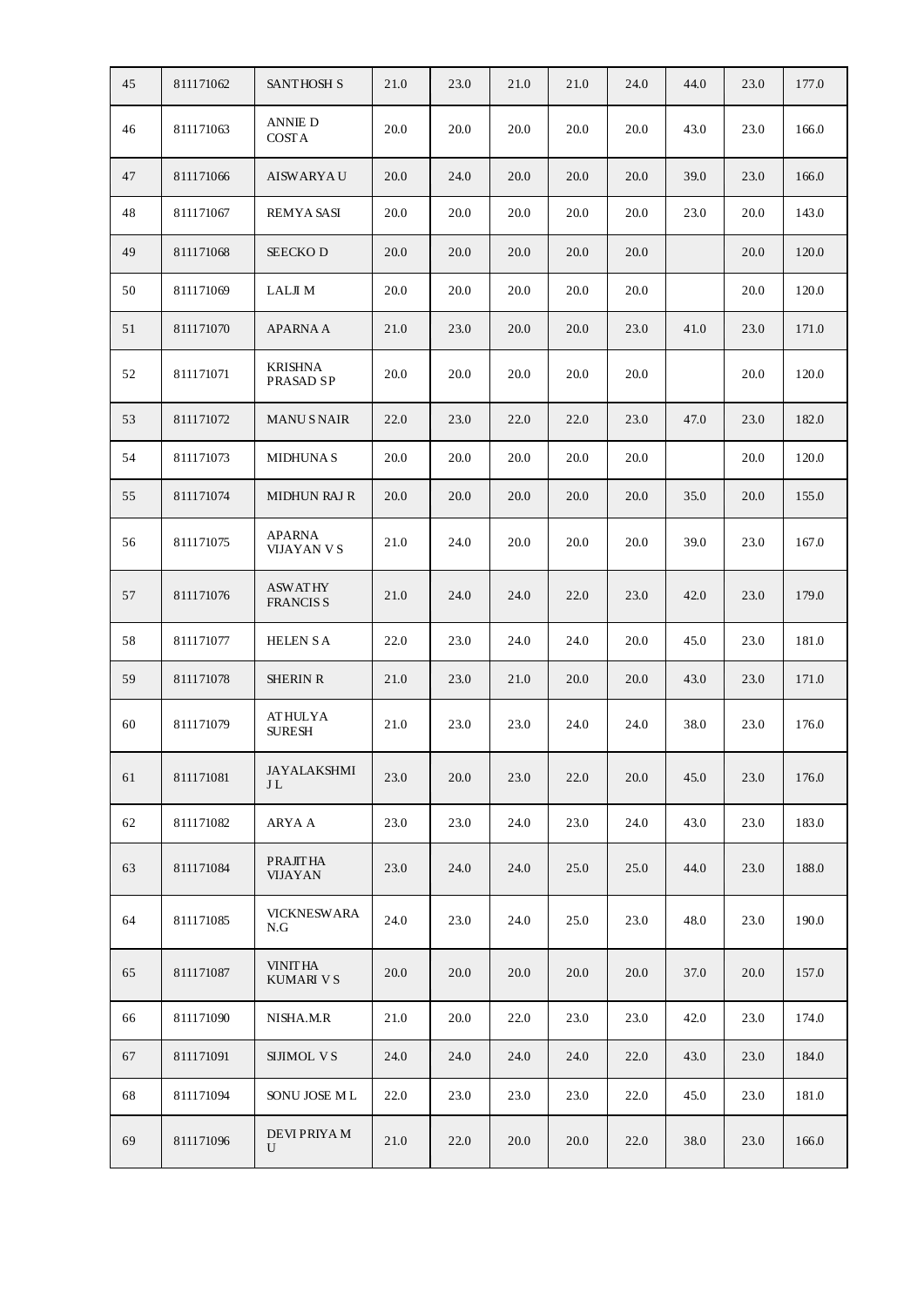| 70 | 811171098 | <b>MINI VS</b>                    | 20.0 | 23.0 | 20.0 | 20.0 | 20.0 | 40.0 | 23.0 | 166.0 |
|----|-----------|-----------------------------------|------|------|------|------|------|------|------|-------|
| 71 | 811171099 | <b>HARIKRISHNA</b><br>SP          | 22.0 | 23.0 | 20.0 | 20.0 | 20.0 | 37.0 | 23.0 | 165.0 |
| 72 | 811171100 | <b>ANUPRIYA. A. S</b>             |      |      |      | 20.0 |      |      |      | 20.0  |
| 73 | 811171101 | MEERA.M.R                         | 23.0 | 22.0 | 24.0 | 24.0 | 23.0 | 44.0 | 23.0 | 183.0 |
| 74 | 811171102 | <b>VISHAKH.V</b>                  | 20.0 | 20.0 | 20.0 | 20.0 | 20.0 | 46.0 | 20.0 | 166.0 |
| 75 | 811171103 | <b>GEETHUS</b>                    | 23.0 | 23.0 | 23.0 | 23.0 | 20.0 | 43.0 | 23.0 | 178.0 |
| 76 | 811171104 | <b>JAYALEKSHMI</b><br>J R         | 23.0 | 24.0 | 24.0 | 23.0 | 20.0 | 40.0 | 23.0 | 177.0 |
| 77 | 811171105 | <b>AKHILA</b><br>MONY.V           | 20.0 | 22.0 | 20.0 | 20.0 | 20.0 | 37.0 | 23.0 | 162.0 |
| 78 | 811171107 | <b>SRUTHY SIVAN</b>               | 20.0 | 23.0 | 24.0 | 22.0 | 23.0 | 39.0 | 23.0 | 174.0 |
| 79 | 811171108 | <b>RESHMA</b><br><b>NUJUM</b>     | 20.0 | 23.0 | 20.0 | 20.0 | 20.0 | 43.0 | 23.0 | 169.0 |
| 80 | 811171109 | POORNA <sub>N</sub>               | 20.0 | 20.0 | 20.0 | 20.0 | 20.0 | 42.0 | 23.0 | 165.0 |
| 81 | 811171110 | <b>GREESHMAP V</b>                | 21.0 | 23.0 | 20.0 | 20.0 | 20.0 | 43.0 | 23.0 | 170.0 |
| 82 | 811171111 | <b>VIPIN DAS V V</b>              | 23.0 | 21.0 | 20.0 | 20.0 | 20.0 | 38.0 | 23.0 | 165.0 |
| 83 | 811171113 | <b>KINGSLY V</b><br><b>GEORGE</b> | 20.0 | 20.0 | 20.0 | 20.0 | 20.0 | 17.0 | 20.0 | 137.0 |
| 84 | 811171115 | AKHIL. H                          | 21.0 | 24.0 | 20.0 | 20.0 | 20.0 | 46.0 | 23.0 | 174.0 |
| 85 | 811171116 | SOUMYA.G                          | 24.0 | 25.0 | 23.0 | 23.0 | 25.0 | 44.0 | 23.0 | 187.0 |
| 86 | 811171117 | <b>SAJEEV KUMAR</b><br>S          | 24.0 | 24.0 | 24.0 | 24.0 | 24.0 | 46.0 | 23.0 | 189.0 |
| 87 | 811171119 | NITHIN M S                        | 20.0 | 20.0 | 20.0 | 20.0 | 20.0 | 45.0 | 23.0 | 168.0 |
| 88 | 811171121 | <b>KRISTEENA</b>                  | 23.0 | 24.0 | 22.0 | 23.0 | 23.0 | 41.0 | 23.0 | 179.0 |
| 89 | 811171122 | <b>SEENA RANI J</b>               | 22.0 | 23.0 | 22.0 | 22.0 | 20.0 | 42.0 | 23.0 | 174.0 |
| 90 | 811171124 | <b>REVATHY S</b>                  | 20.0 | 23.0 | 22.0 | 22.0 | 20.0 | 44.0 | 23.0 | 174.0 |
| 91 | 811171126 | <b>SREEJITH V</b>                 | 20.0 | 23.0 | 22.0 | 22.0 | 20.0 | 41.0 | 23.0 | 171.0 |
| 92 | 811171127 | <b>GAYATHRIK.</b><br>М.           | 23.0 | 23.0 | 25.0 | 23.0 | 24.0 | 43.0 | 23.0 | 184.0 |
| 93 | 811171128 | <b>GREESHMA</b><br>JOHN           | 20.0 | 21.0 | 21.0 | 21.0 | 20.0 | 39.0 | 23.0 | 165.0 |
| 94 | 811171129 | VISHNU KH                         | 23.0 | 21.0 | 23.0 | 21.0 | 24.0 | 43.0 | 23.0 | 178.0 |
| 95 | 811171131 | ANJANA R V                        | 20.0 | 24.0 | 23.0 | 23.0 | 22.0 | 44.0 | 23.0 | 179.0 |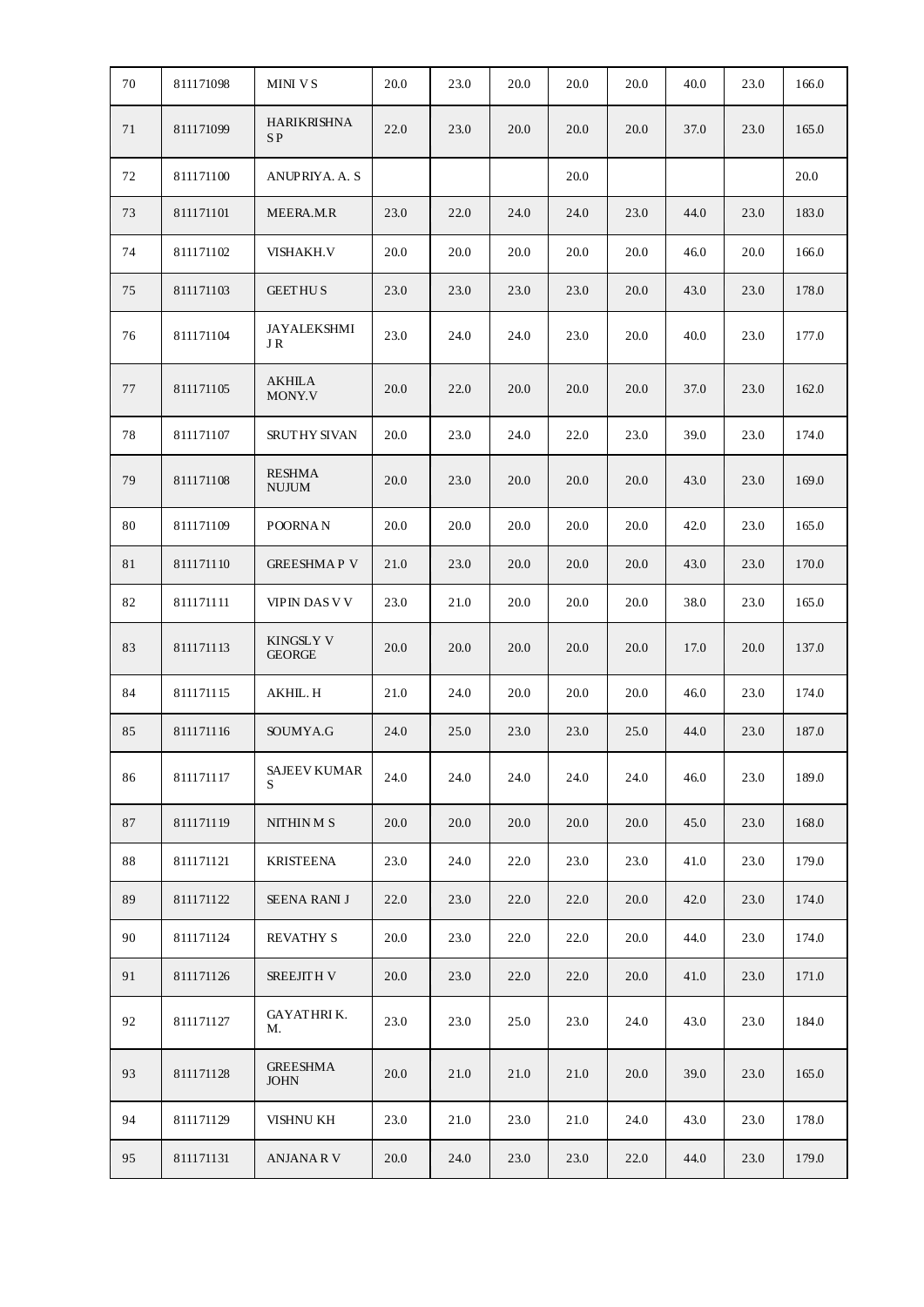| 96 | 11171135<br>81<br>. <del>.</del> | VEENA<br>LEKSHMY M V | 20.0 | 220<br>22.0 | 23.0<br>. | າາ ດ<br>25.U | ົາ 1<br>21.V | 46.0 | 23.0 | 178.0 |
|----|----------------------------------|----------------------|------|-------------|-----------|--------------|--------------|------|------|-------|
|----|----------------------------------|----------------------|------|-------------|-----------|--------------|--------------|------|------|-------|

#### **CA Mark Not Entered View Name of Programme : M.Sc.Computer Science Year of Admission : 2017 SEMES TER : 2**

| Sl.No          | <b>Enrollment No.</b> | <b>Name of Student</b>       |
|----------------|-----------------------|------------------------------|
| 1              | 811171009             | ABHILASH.L.S                 |
| 2              | 811171012             | <b>GREESHMA C G CHANDRAN</b> |
| $\mathfrak{Z}$ | 811171015             | VISHNU Y                     |
| $\overline{4}$ | 811171021             | <b>GOKUL KRISHNAN S</b>      |
| 5              | 811171043             | DIVYA T B                    |
| 6              | 811171061             | <b>HASHIRH</b>               |
| $\tau$         | 811171064             | <b>GOKUL SANKAR. P</b>       |
| $\,8\,$        | 811171065             | RANI.G.R                     |
| $\overline{9}$ | 811171080             | VAISAKH. S                   |
| 10             | 811171083             | <b>MITHUN MURALI</b>         |
| 11             | 811171089             | <b>SOORAJ S</b>              |
| 12             | 811171120             | RENYA KRISHNAN               |
| 13             | 811171123             | <b>GAYATHRIR</b>             |
| 14             | 811171125             | <b>GOKUL BALEX</b>           |
| 15             | 811171130             | <b>ANJALI V RAJAN</b>        |
| 16             | 811171132             | <b>SRUTHI US</b>             |